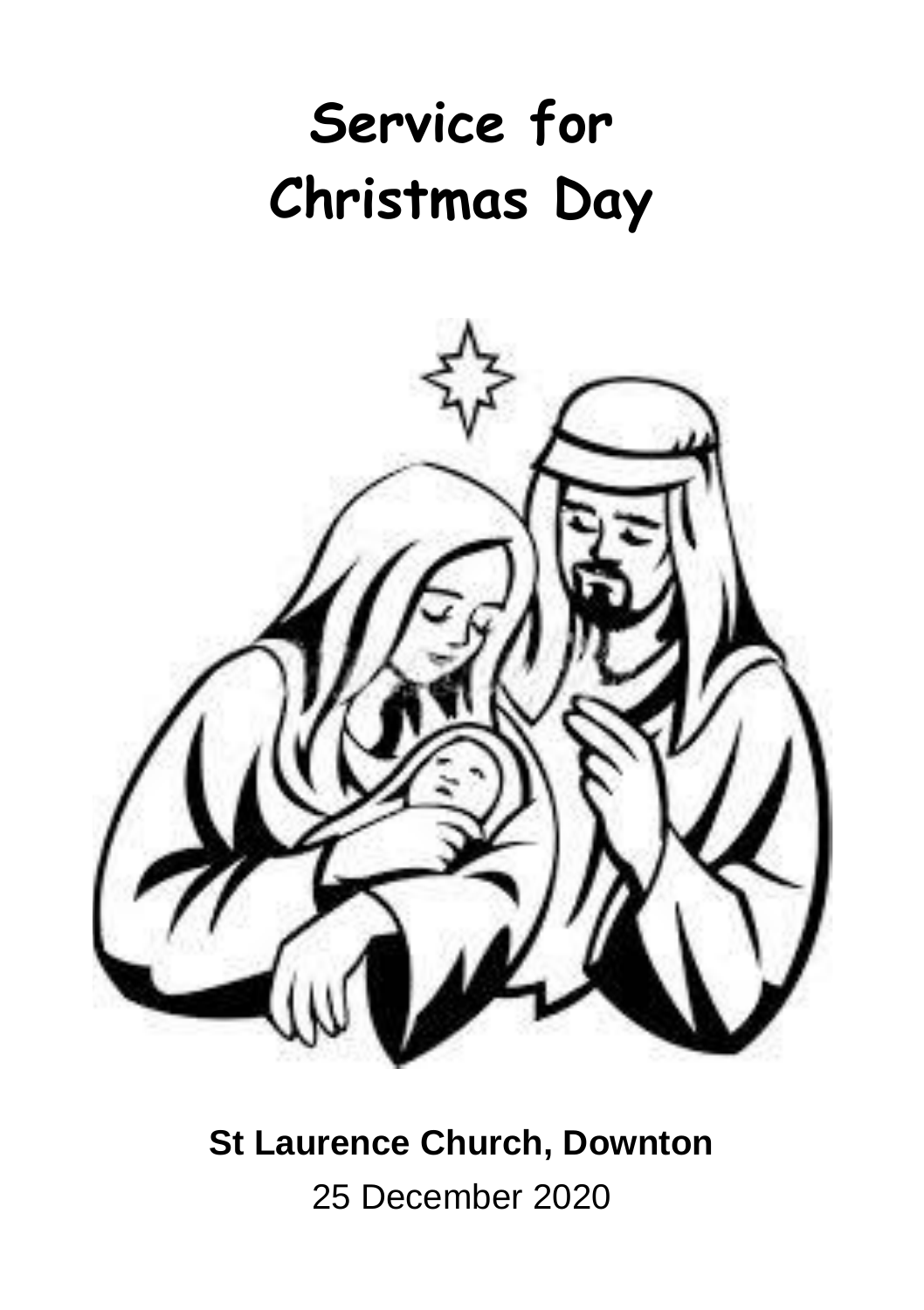## *Preparation*

### Call to Worship

'Do I not fill heaven and earth?' says the Lord. **Now the Word is made flesh and laid in a narrow manger.**

From eternity to eternity you are God, **and now we see you as a new-born child.**

God with us, kindle your spark within us, that together we may shine forth your light, we might banish the shadows of this world, we might be the continuation of the Christmas miracle: Emmanuel is in this world, God is with us, now and evermore. **Amen.**

*The Team Rector introduces the service*

Hymn: O come all ye faithful *(St Martin's Voices)*

O come, all ye faithful, joyful and triumphant O come ye, o come ye to Bethlehem come and behold him born the King of Angels. O come, let us adore him, O come, let us adore him, O come, let us adore him, Christ the Lord. God of God, Light of Light; lo, he abhors not the virgin's womb; very God, begotten not created; O come, let us adore him, O come, let us adore him, O come, let us adore him, Christ the Lord.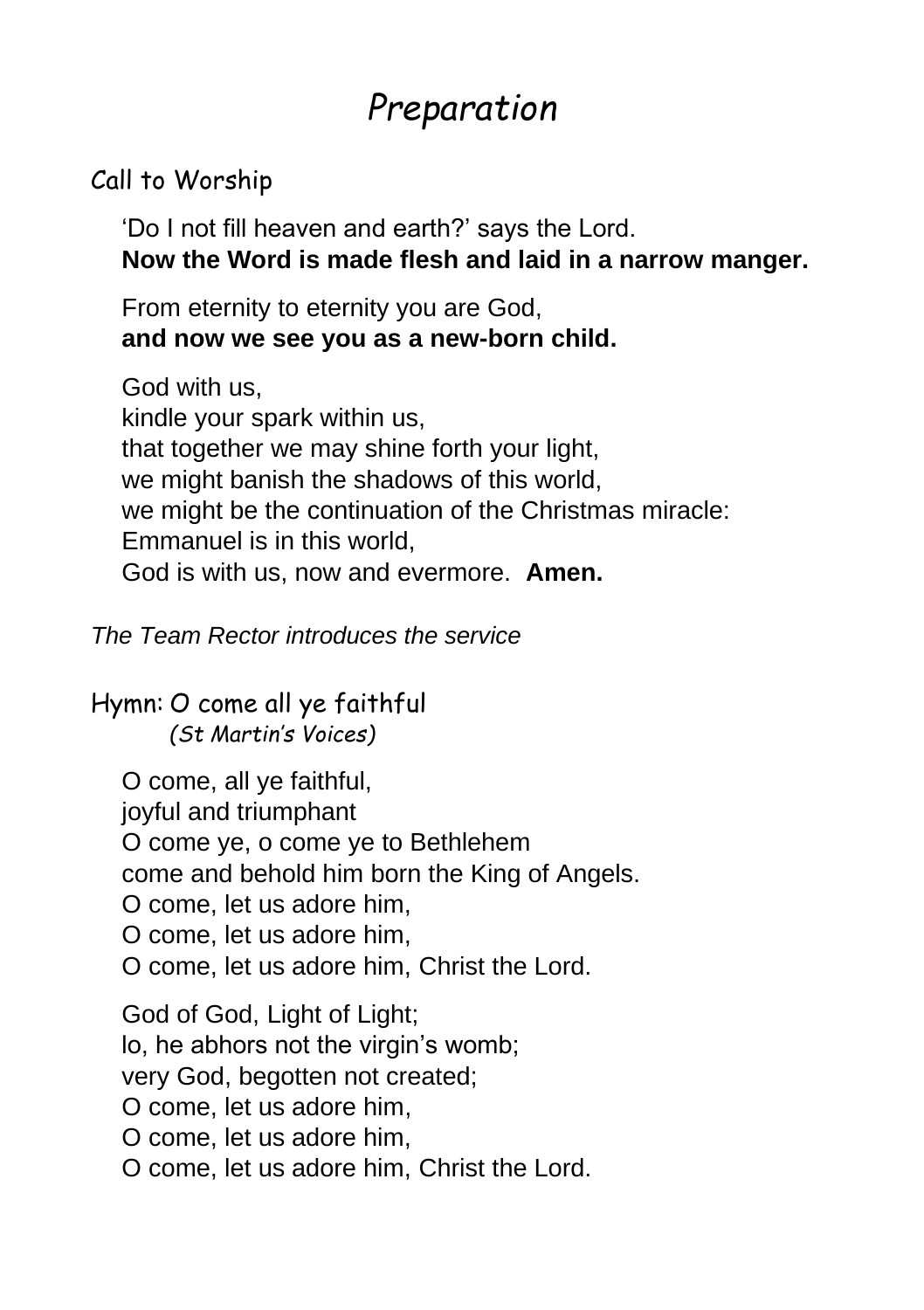Sing, choirs of angels, sing in exultation, sing, all ye citizens of heaven above! Glory to God in the highest: O come, let us adore him, O come, let us adore him, O come, let us adore him, Christ the Lord.

Yea, Lord, we greet thee, born this happy morning: Jesus, to thee be all glory given; word of the Father, now in flesh appearing; O come, let us adore him, O come, let us adore him, O come, let us adore him, Christ the Lord.

> *Translated from the Latin (18th century) by Frederick Oakely (1802-1880)*

#### Advent Wreath:

Jesus' love is for us all. Now we're going to make it shine

#### **The light it gives us is a sign**

*We light the final candle on our Advent Wreath.*

Candle, candle burning bright Jesus is the world's true light. **Candle, candle standing tall**

Glory to Christ, Son of Mary; Born a child, you are one with us. **Glory to God in the highest.**

Glory to Christ, Son of David; Born to rule, you reign in our hearts. **Glory to God in the highest.**

Glory to Christ, Son of man; Born to save, you are the light of the world. **Glory to God in the highest.**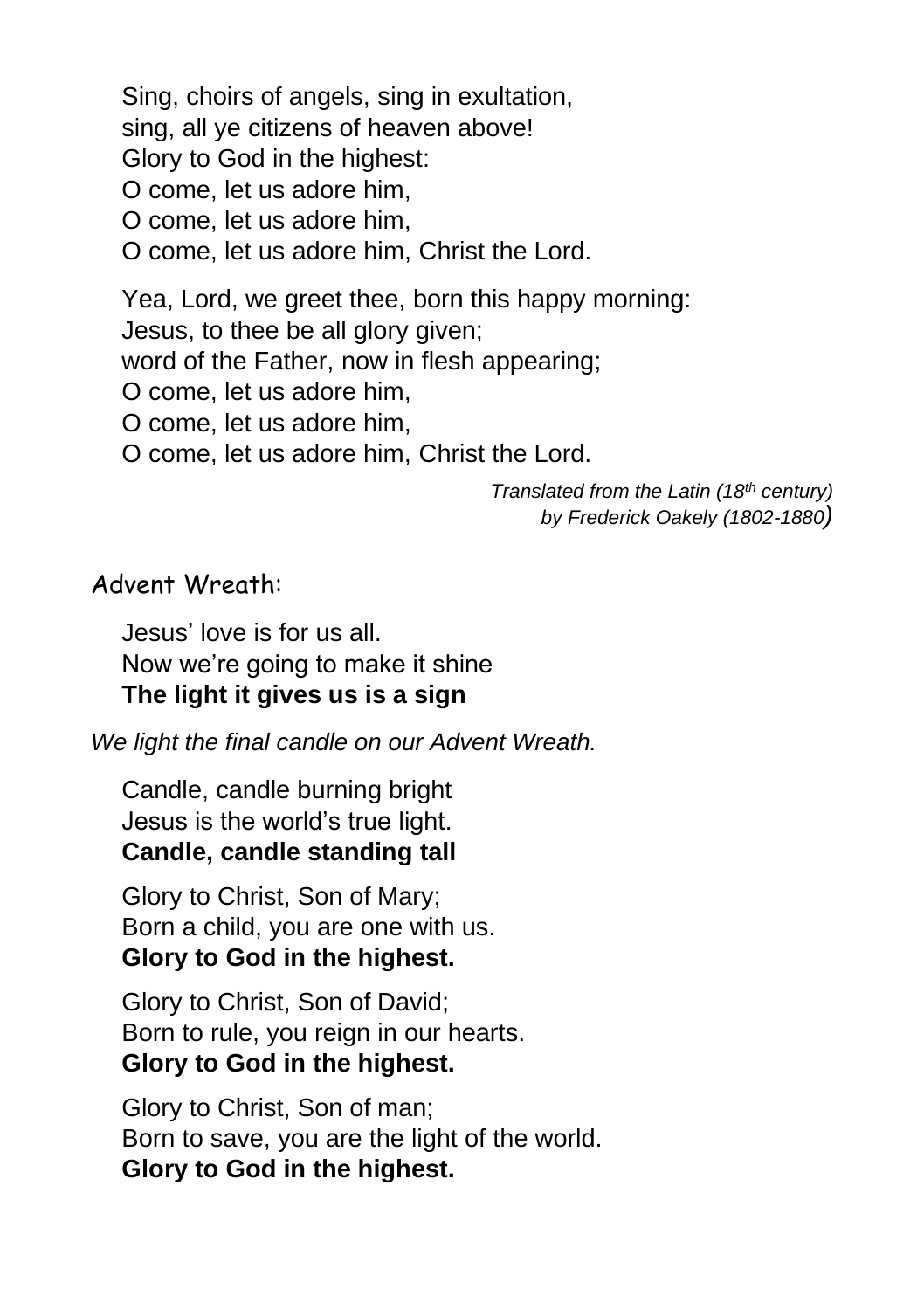God our Father, today the Saviour is born and those who live in darkness see a great light. Help us, who greet the birth of Christ with joy, to live in the light of your Son and to share the good news of your love. We ask this through Jesus Christ, the Light who has come into the world. **Amen.**

Praise and Prayer:

I bring you good news of great joy: **a Saviour has been born to you. Alleluia!**

Unto us a child is born, **unto us a son is given. Alleluia!**

He is Christ the Lord. Alleluia! **We worship and adore him. Alleluia!**

We come to adore you, Jesus. On bended knee, with hopeful heart, and eyes stretched wide with wonder and awe. The gentleness of your gaze draws us into the mystery of all that lies beyond, and in that place of falling into joy we yield all that we are to you.

And we pray. For those who are broken, those who seek, the trembling and the rumbling tummies, the haggard spirits and the ragged lives. For those who cling to the last best thing, and those whose hearts pine for love. Bless us, O Lord whom we adore,

and turn our faces ever toward you. For peace, for mercy, for the sake of all that is holy. We come to adore you, O Christ. **Amen.**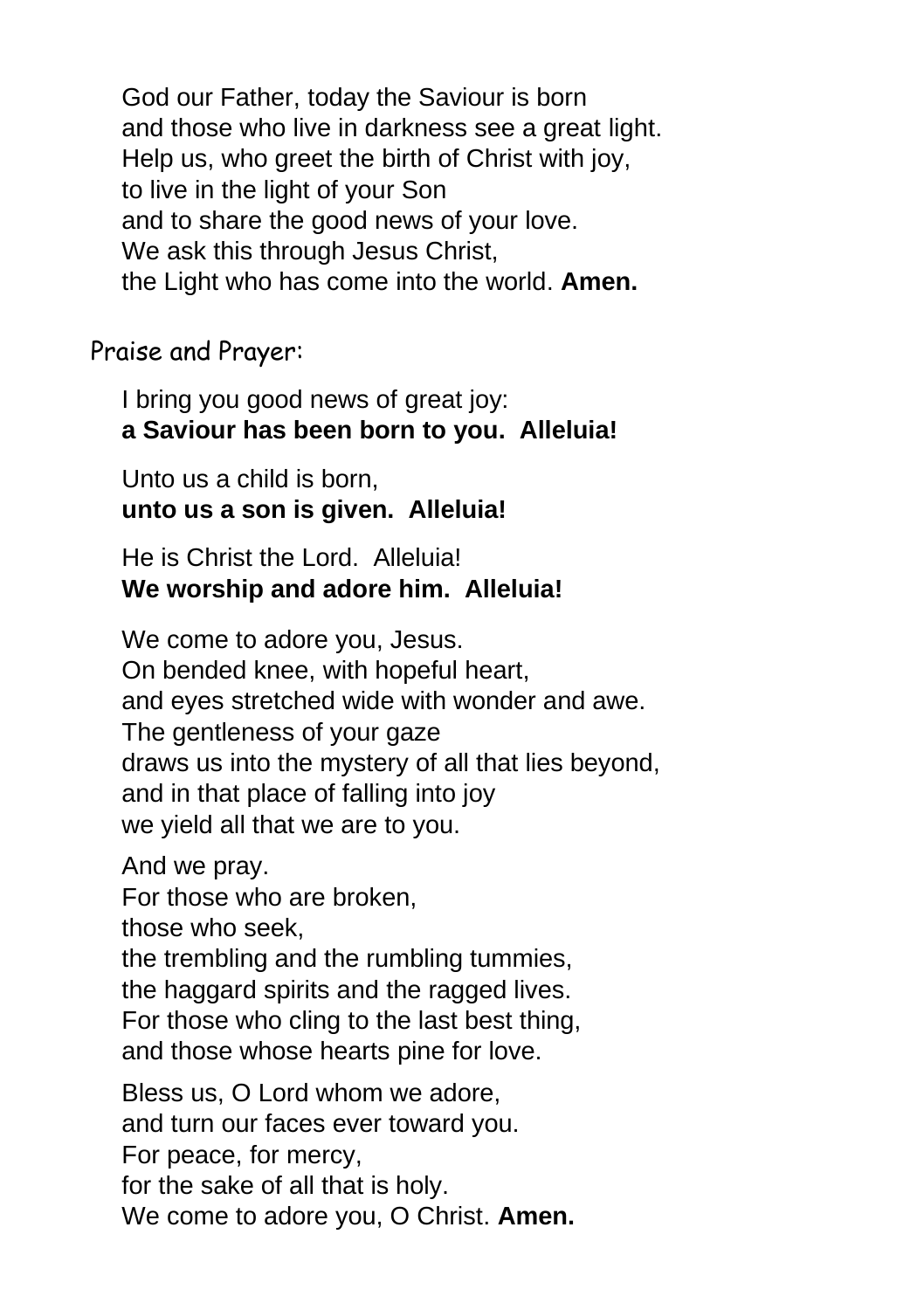### *The Liturgy of the Word*

#### Readings:

Isaiah 9:2-7

Luke 2:1-14

*After each reading:*

This is the word of the Lord. **Thanks be to God.**

Reflection

Carol: Angels we have heard on high *(Oxford Choir)*

### *Prayers*

*We are led in a time of prayer*

*This response is used:*

Light of ages, **be born in our hearts.**

*The Lord's Prayer is said:*

Rejoicing in the presence of God here among us, let us pray with confidence as our Saviour has taught us

**Our Father, who art in heaven, hallowed be thy name; thy kingdom come; thy will be done; on earth as it is in heaven. Give us this day our daily bread. And forgive us our trespasses, as we forgive those who trespass against us. And lead us not into temptation; but deliver us from evil. For thine is the kingdom, the power, and the glory for ever and ever. Amen.**